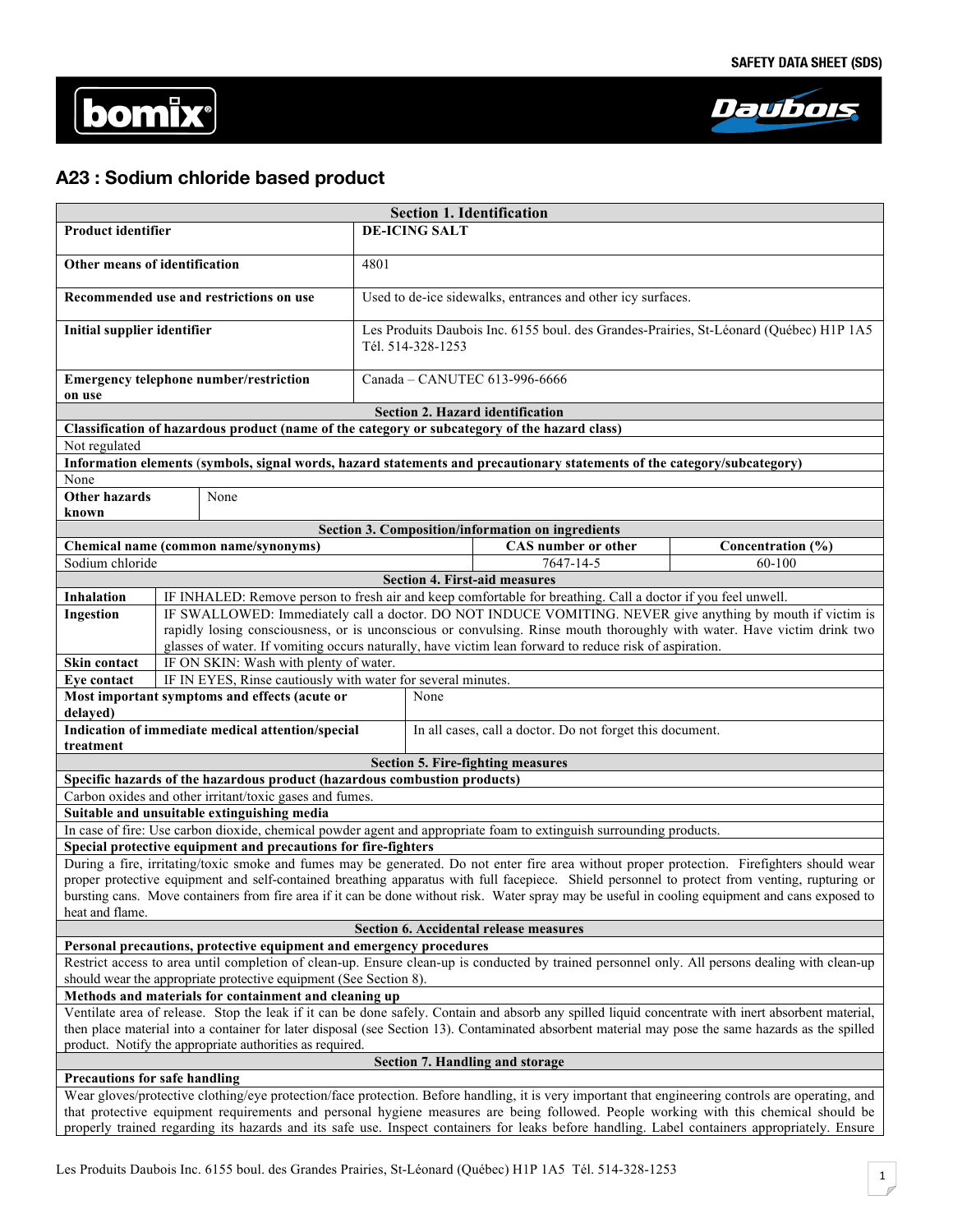



proper ventilation. Avoid breathing dust/fume/gas/mist/vapours/spray. Avoid contact with eyes, skin and clothing. Keep away from heat, sparks and flame. Avoid generating high concentrations of dusts, vapours or mists. Keep away from incompatible materials (Section 10). Keep containers closed when not in use. Empty containers are always dangerous. Refer also to Section 8.

### **Conditions for safe storage, including any incompatibilities**

Store in a well-ventilated place. Keep container tightly closed. Keep cool. Store locked up. Store away from incompatible materials (Section 10). Inspect all incoming containers to make sure they are properly labelled and not damaged. Storage area should be clearly identified, clear of obstruction and accessible only to trained personnel. Inspect periodically for damage or leaks.

#### **Section 8. Exposure controls/Personal protection**

**Control parameters (biological limit values or exposure limit values and source of those values)** 

Exposure limits: None

**Appropriate engineering controls**

Use under well-ventilated conditions. Local exhaust ventilation system is recommended to maintain concentrations of contaminants below exposure limits. Make emergency eyewash stations, safety/quick-drench showers, and washing facilities available in work area.

#### **Individual protection measures/personal protective equipment**

Respiratory protection is required if the concentrations are higher than the exposure limits. Use a NIOSH approved respirators if the exposure limits are unknown. Chemically protective gloves (impervious), and other protective clothing to prevent prolonged or repeated skin contact, must be worn during all handling operations. Wear protective chemical splash goggles to prevent mists from entering the eyes. Wash hands/nails/face thoroughly after handling. Do not eat, drink or smoke when using this product. Practice good personal hygiene after using this material. Remove and wash contaminated work clothing before re-use.

| Section 9. Physical and chemical properties                                                                                              |                                                                                          |                                  |               |  |  |
|------------------------------------------------------------------------------------------------------------------------------------------|------------------------------------------------------------------------------------------|----------------------------------|---------------|--|--|
| Appearance, physical state/colour                                                                                                        | White crystals                                                                           | Vapour pressure                  | Not available |  |  |
| Odour                                                                                                                                    | Odourless                                                                                | Vapour density                   | Not available |  |  |
| <b>Odour threshold</b>                                                                                                                   | Not available                                                                            | <b>Relative density</b>          | 2.17          |  |  |
| pH                                                                                                                                       | $6 - 8$                                                                                  | <b>Solubility</b>                | Soluble       |  |  |
| Melting/freezing point                                                                                                                   | $800^{\circ}$ C                                                                          | Partition coefficient - n-       | Not available |  |  |
|                                                                                                                                          |                                                                                          | octanol/water                    |               |  |  |
| Initial boiling point/range                                                                                                              | Not available                                                                            | <b>Auto-ignition temperature</b> | Not available |  |  |
| <b>Flash point</b>                                                                                                                       | Not available                                                                            | Decomposition                    | Not available |  |  |
|                                                                                                                                          |                                                                                          | temperature                      |               |  |  |
| <b>Evaporation rate</b>                                                                                                                  | Not available                                                                            | <b>Viscosity</b>                 | Not available |  |  |
| <b>Flammability (solids and gases)</b>                                                                                                   | Not available                                                                            | <b>VOC</b>                       | Not available |  |  |
| <b>Upper and lower</b>                                                                                                                   | Not available                                                                            | Other                            | None known    |  |  |
| flammability/explosive limits                                                                                                            |                                                                                          |                                  |               |  |  |
|                                                                                                                                          | Section 10. Stability and reactivity                                                     |                                  |               |  |  |
| Reactivity                                                                                                                               |                                                                                          |                                  |               |  |  |
| Does not react under the recommended storage and handling conditions prescribed.                                                         |                                                                                          |                                  |               |  |  |
| <b>Chemical stability</b>                                                                                                                |                                                                                          |                                  |               |  |  |
| Stable under the recommended storage and handling conditions prescribed.                                                                 |                                                                                          |                                  |               |  |  |
| <b>Possibility of hazardous reactions</b>                                                                                                |                                                                                          |                                  |               |  |  |
| None                                                                                                                                     |                                                                                          |                                  |               |  |  |
| Conditions to avoid (static discharge, shock or vibration)                                                                               |                                                                                          |                                  |               |  |  |
| None                                                                                                                                     |                                                                                          |                                  |               |  |  |
| <b>Incompatible materials</b>                                                                                                            |                                                                                          |                                  |               |  |  |
| None                                                                                                                                     |                                                                                          |                                  |               |  |  |
| <b>Hazardous decomposition products</b>                                                                                                  |                                                                                          |                                  |               |  |  |
| None known                                                                                                                               |                                                                                          |                                  |               |  |  |
|                                                                                                                                          | Section 11. Toxicological information                                                    |                                  |               |  |  |
| Information on the likely routes of exposure (inhalation, ingestion, skin and eye contact)                                               |                                                                                          |                                  |               |  |  |
| None                                                                                                                                     |                                                                                          |                                  |               |  |  |
| Symptoms related to the physical, chemical and toxicological characteristics                                                             |                                                                                          |                                  |               |  |  |
| None                                                                                                                                     |                                                                                          |                                  |               |  |  |
| Delayed and immediate effects (chronic effects from short-term and long-term exposure)                                                   |                                                                                          |                                  |               |  |  |
| Skin Sensitization - No data available; Respiratory Sensitization - No data available; Germ Cell Mutagenicity - No data available;       |                                                                                          |                                  |               |  |  |
| Carcinogenicity – No ingredient listed according to IARC, ACGIH, NTP or OSHA; Reproductive Toxicity – No data available; Specific Target |                                                                                          |                                  |               |  |  |
| Organ Toxicity — Single Exposure – No data available; Specific Target Organ Toxicity — Repeated Exposure – No data available; Aspiration |                                                                                          |                                  |               |  |  |
|                                                                                                                                          | Hazard – No data available; Health Hazards Not Otherwise Classified – No data available. |                                  |               |  |  |
| Numerical measures of toxicity (ATE; $LD_{50}$ & $LC_{50}$ )                                                                             |                                                                                          |                                  |               |  |  |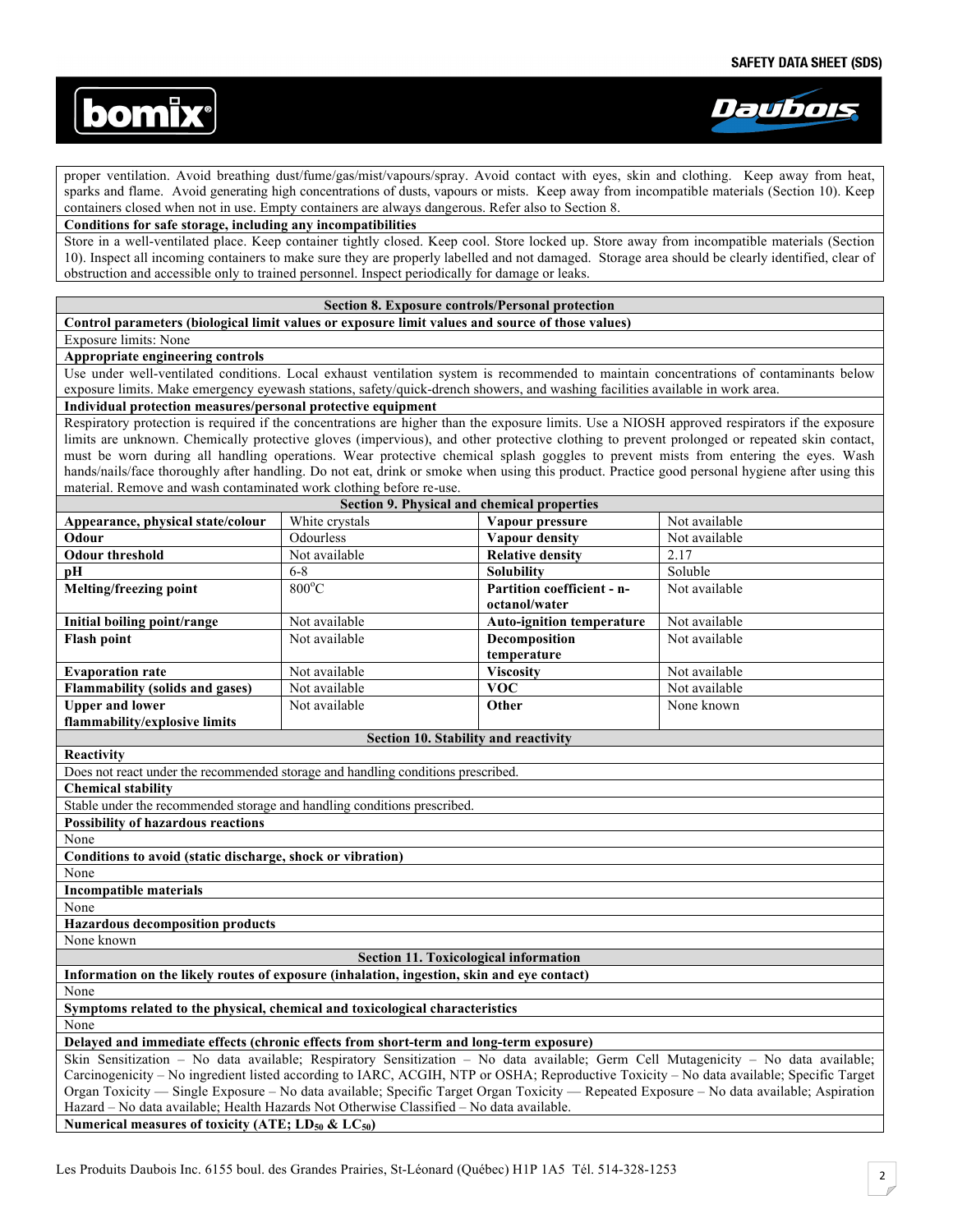



## CAS 7647-14-5 LD<sub>50</sub> Oral - Rat - 3000 mg/kg;

| ATE not available in this document.                                                                           |                                       |  |  |  |  |
|---------------------------------------------------------------------------------------------------------------|---------------------------------------|--|--|--|--|
| <b>Section 12. Ecological information</b>                                                                     |                                       |  |  |  |  |
| <b>Ecotoxicity (aquatic and terrestrial information)</b>                                                      |                                       |  |  |  |  |
| No data available for this product.                                                                           |                                       |  |  |  |  |
| Persistence and degradability                                                                                 | No data available                     |  |  |  |  |
| <b>Bioaccumulative potential</b>                                                                              | No bioaccumulation is to be expected. |  |  |  |  |
| <b>Mobility in soil</b>                                                                                       | No data available                     |  |  |  |  |
| Other adverse effects                                                                                         | No data available                     |  |  |  |  |
| <b>Section 13. Disposal considerations</b>                                                                    |                                       |  |  |  |  |
| Information on safe handling for disposal/methods of disposal/contaminated packaging                          |                                       |  |  |  |  |
| Dispose of contents/container into safe container in accordance with local, regional or national regulations. |                                       |  |  |  |  |

| <b>Section 14. Transport information</b>                                                     |                                                                                                                                                     |  |  |  |
|----------------------------------------------------------------------------------------------|-----------------------------------------------------------------------------------------------------------------------------------------------------|--|--|--|
| UN number; Proper shipping name; Class(es); Packing group (PG) of the TDG/49 CFR Regulations |                                                                                                                                                     |  |  |  |
| <b>NOT REGULATED</b>                                                                         |                                                                                                                                                     |  |  |  |
| UN number; Proper shipping name; Class(es); Packing group (PG) of the IMDG (maritime)        |                                                                                                                                                     |  |  |  |
| <b>NOT REGULATED</b>                                                                         |                                                                                                                                                     |  |  |  |
|                                                                                              | UN number; Proper shipping name; Class(es); Packing group (PG) of the IATA (air)                                                                    |  |  |  |
| <b>NOT REGULATED</b>                                                                         |                                                                                                                                                     |  |  |  |
|                                                                                              | Special precautions (transport/conveyance)<br>None                                                                                                  |  |  |  |
|                                                                                              | <b>Environmental hazards (IMDG or other)</b><br>None                                                                                                |  |  |  |
|                                                                                              | Bulk transport (usually more than 450 L in capacity)<br>Possible                                                                                    |  |  |  |
|                                                                                              | <b>Section 15. Regulatory information</b>                                                                                                           |  |  |  |
|                                                                                              | Refer to Section 2 for the appropriate classification. This product has been classified in<br>Safety/health Canadian regulations specifics          |  |  |  |
|                                                                                              | accordance with the hazard criteria of the Hazardous Products Regulations (HPR).                                                                    |  |  |  |
|                                                                                              | <b>Environmental Canadian regulations specifics</b><br>Refer to Section 3 for ingredient(s) of the DSL                                              |  |  |  |
|                                                                                              | Safety/health/environmental outside regulations specifics                                                                                           |  |  |  |
|                                                                                              | United States OSHA information: This product is regulated according to OSHA (29 CFR).                                                               |  |  |  |
|                                                                                              | United States EPA (Environmental Protection Agency) information: 40 CFR Refer to the ingredients listed in Section 3 & Sections 12; 13 & 14.        |  |  |  |
|                                                                                              | United States TCSA information: Refer to the ingredients listed in Section 3.                                                                       |  |  |  |
|                                                                                              | National Fire Protection Association (NFPA):                                                                                                        |  |  |  |
| HEALTH: 0                                                                                    | <b>INSTABILITY: 0</b><br>FLAMMABILITY: 0<br>SPECIAL HAZARDS: Refer to Section 2 $\&$ 3.                                                             |  |  |  |
|                                                                                              | HAZARD SCALE: $0 =$ Minimal $1 =$ Slight $2 =$ Moderate $3 =$ Serious $4 =$ Severe                                                                  |  |  |  |
|                                                                                              | California Proposition 65: This product does not contain an ingredient known to the State of California to cause cancer or other reproductive harm. |  |  |  |
|                                                                                              | <b>Section 16. Other information</b>                                                                                                                |  |  |  |
|                                                                                              | December 08, 2017 version 1 (NSS ENTREPRISE INC.)<br>Date of the latest revision of the safety data sheet                                           |  |  |  |
| <b>References</b>                                                                            | Safety Data Sheets from manufacturer/supplier & from Canadian Centre for Occupational Health and Safety, CCOHS.                                     |  |  |  |
| <b>Abbreviations</b>                                                                         |                                                                                                                                                     |  |  |  |
| $\rm ACGIH$                                                                                  | American Conference of Governmental Industrial Hygienists                                                                                           |  |  |  |
| <b>ATE</b>                                                                                   | Acute toxicity estimate                                                                                                                             |  |  |  |
| CAS                                                                                          | <b>Chemical Abstract Service</b>                                                                                                                    |  |  |  |
| <b>CFR</b>                                                                                   | Code of Federal Regulations                                                                                                                         |  |  |  |
| <b>DSL</b>                                                                                   | Domestic Substance List                                                                                                                             |  |  |  |
| <b>IARC</b>                                                                                  | International Agency for Research on Cancer                                                                                                         |  |  |  |
| <b>IATA</b>                                                                                  | International Air Transport Association                                                                                                             |  |  |  |
| <b>IMDG</b>                                                                                  | International Maritime Dangerous Goods Code                                                                                                         |  |  |  |
| LC                                                                                           | Lethal concentration                                                                                                                                |  |  |  |
| LD                                                                                           | Lethal Dosage                                                                                                                                       |  |  |  |
| <b>NIOSH</b>                                                                                 | National Institute for Occupational Safety and Health                                                                                               |  |  |  |
| <b>NTP</b>                                                                                   | National Toxicology Program (U.S.A.)                                                                                                                |  |  |  |
| <b>OSHA</b>                                                                                  | Occupational Safety and Health Administration (U.S.A.)                                                                                              |  |  |  |
| PEL                                                                                          | Permissible Exposure Limit                                                                                                                          |  |  |  |
| <b>STEL</b>                                                                                  | Short-term Exposure Limit                                                                                                                           |  |  |  |
| <b>TDG</b>                                                                                   | Transport of dangerous goods in Canada                                                                                                              |  |  |  |
| <b>TLV</b>                                                                                   | Threshold Limit Value                                                                                                                               |  |  |  |
| <b>TSCA</b>                                                                                  | Toxic Substances Control Act                                                                                                                        |  |  |  |